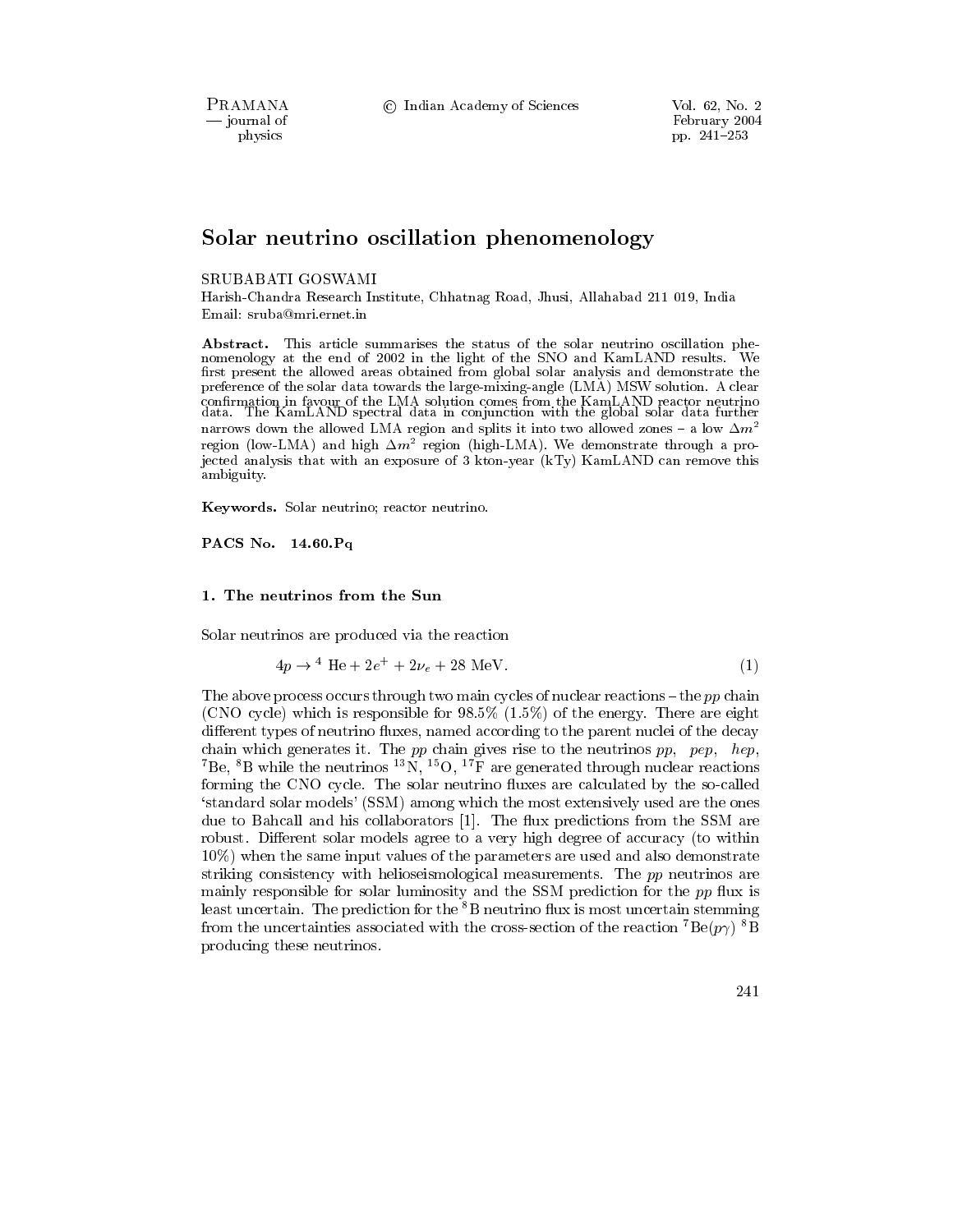# 2. Solar neutrino experiments

The pioneering experiment for the detection of solar neutrinos is the  ${}^{37}$ Cl experiment in Homestake which started operation in 1968 [1a]. It utilises the reaction  $|4|$ 

$$
\nu_e + {}^{37}\text{Cl} \rightarrow {}^{37}\text{Ar} + e^-.
$$

The threshold for this is 0.814 MeV and hence it is sensitive to the <sup>8</sup>B and <sup>7</sup>Be neutrinos.

Three experiments, SAGE in Russia and GALLEX and its updated version GNO in Gran-Sasso underground laboratory in Italy uses the reaction [5]

$$
\nu_e + {}^{71}\text{Ga} \rightarrow {}^{71}\text{Ge} + e^- \tag{3}
$$

for detecting the solar neutrinos. This reaction has a low threshold of 0.233 MeV and the detectors are sensitive to the basic pp neutrinos.

The radio chemical <sup>37</sup>Cl and <sup>71</sup>Ga experiments are sensitive only to  $\nu_e$  and can provide the total solar  $\nu_e$  flux.

The first real time measurement of the solar neutrino flux was done by the Kamiokande imaging water Cerenkov detector, located in the Kamioka mine in Japan  $[6]$ . It was subsequently upgraded to SuperKamiokande – a same type of detector but with much larger volume increasing the statistics [7]. The neutrinos interact with the electrons in the water via

$$
e^- + \nu_x \to e^- + \nu_x. \tag{4}
$$

This reaction is sensitive to all the three neutrino flavours. However, the  $\nu_{\mu}$  and  $\nu_{\tau}$  react *via* the neutral current which is suppressed by a factor of 1/6 compared to the  $\nu_e$  interaction which can be mediated by both charged and neutral currents. The recoil electron energy threshold in Kamiokande was 7.5 MeV which could be reduced to 5 MeV in SuperKamiokande. Thus both the detectors are sensitive mainly to the <sup>8</sup>B neutrinos.

The Sudbury Neutrino Observatory (SNO) experiment also uses a Cerenkov detector but containing heavy water  $(D_2O)$ . The deuterium in heavy water makes it possible to observe solar neutrinos in three different reaction channels [8,9]

$$
\nu_e + d \rightarrow p + p + e^- \quad \text{(CC)},
$$
  
\n
$$
\nu_x + e^- \rightarrow \nu_x + e^- \quad \text{(ES)},
$$
  
\n
$$
\nu_x + d \rightarrow n + p + \nu_x \quad \text{(NC)}.
$$

The charged current (CC) reaction is exclusive for  $\nu_e$ . The electron scattering (ES) reaction is same as in SK. The unique feature of SNO is the neutral current (NC) reaction which is sensitive to all the three flavours with equal strength. For both CC and ES reactions, the final state electrons are directly detected through the Cerenkov light emitted by them which hits the PMTs and an event is recorded. For the NC reactions, the final state neutron can be captured (i) by another deuteron, (ii) by capture on Cl in an NaCl-enriched heavy water and (iii) by  ${}^{3}$ He proportional counters. For both (i) and (ii) the nuclei after capturing the neutrons emit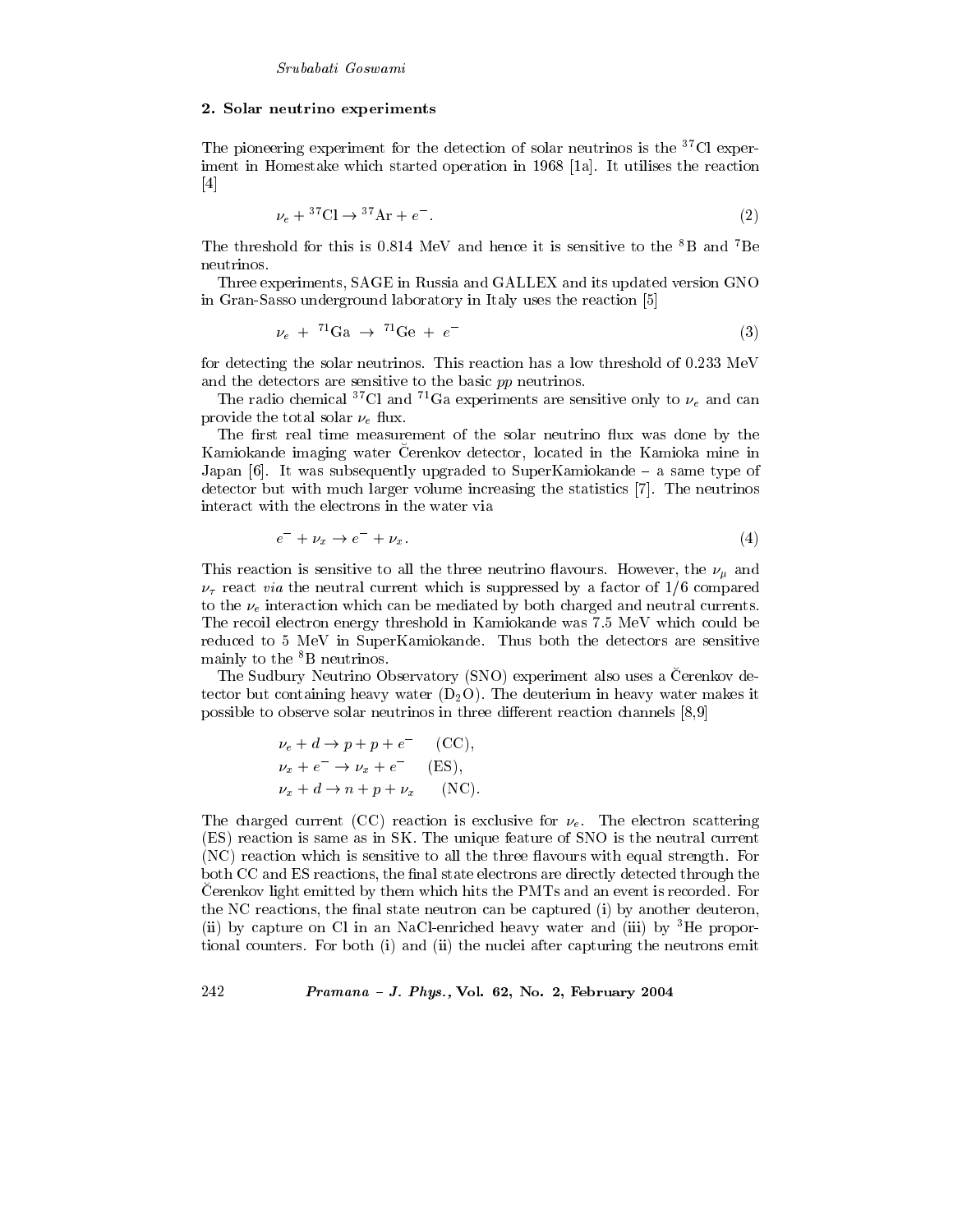Solar neutrino oscillation phenomenology

| Table 1.                                         |                                                                                                                            |
|--------------------------------------------------|----------------------------------------------------------------------------------------------------------------------------|
| Experiment                                       | obsvd<br>BPR00                                                                                                             |
| Сl<br>Gа.<br>SΚ<br>SNO(CC)<br>SNO(ES)<br>SNO(NC) | $0.337 \pm 0.029$<br>$0.553 \pm 0.034$<br>$0.465 \pm 0.014$<br>$0.349 \pm 0.021$<br>$0.473 \pm 0.074$<br>$1.008 \pm 0.123$ |

single and multiple  $\gamma$ -rays respectively which Compton scatters the electrons in the medium. The Čerenkov light produced by these electrons will produce an event. Therefore, if the NC events are due to (i) and (ii) above then they cannot be disentangled from the CC and ES events. Exclusive detection of the neutrons produced in the NC event is possible for the process (iii).

#### 2.1 The total solar neutrino flux

The ratio of the observed solar neutrino rates to the SSM predictions are presented in table 1.

The declared SNO NC data is due to capture on deuteron. Therefore the CC, ES and NC events cannot be separated on an event by event basis. For extracting the separate rates from the entangled data sample, one needs to assume an undistorted <sup>8</sup>B flux as an input. The SNO rates quoted in table 1 are obtained under this assumption [9]. In all the above experiments, observed  $\nu_e$  flux is less than the theoretical predictions implying disappearance of the solar  $\nu_e$ s. On the other hand, for the SNO NC data the observed rate agrees with the theoretical prediction. Since the NC is sensitive to  $\nu_{\mu}$  and  $\nu_{\tau}$  as well, this indicates that the  $\nu_{e}$ s are reappearing as  $\nu_\mu$ s and/or  $\nu_\tau$ s.

## 2.2 Information on direction and energy

Apart from providing a measurement for the total solar neutrino flux, the real time measurements can also provide information on direction and energy of the incoming neutrinos. The electron scattering reaction used in SK and SNO has excellent directional sensitivity. In fact through this reaction the Kamiokande experiment first demonstrated the solar origin of the neutrinos.

The left panel in figure 1 plots the number of events observed in SK against the cosine of the angle with the Sun's direction. There is a clear peaking towards  $\cos \theta_{\odot}$  $= 1.0$  [10]. The statistical capacity of SK allows it to make an energy-wise binning of the data and present the recoil electron energy spectrum. The right panel in figure 1 shows the data/SSM as a function of the recoil electron energy with a 5 MeV threshold. The plot exhibits a flat recoil electron energy spectrum consistent with no spectral distortion [10].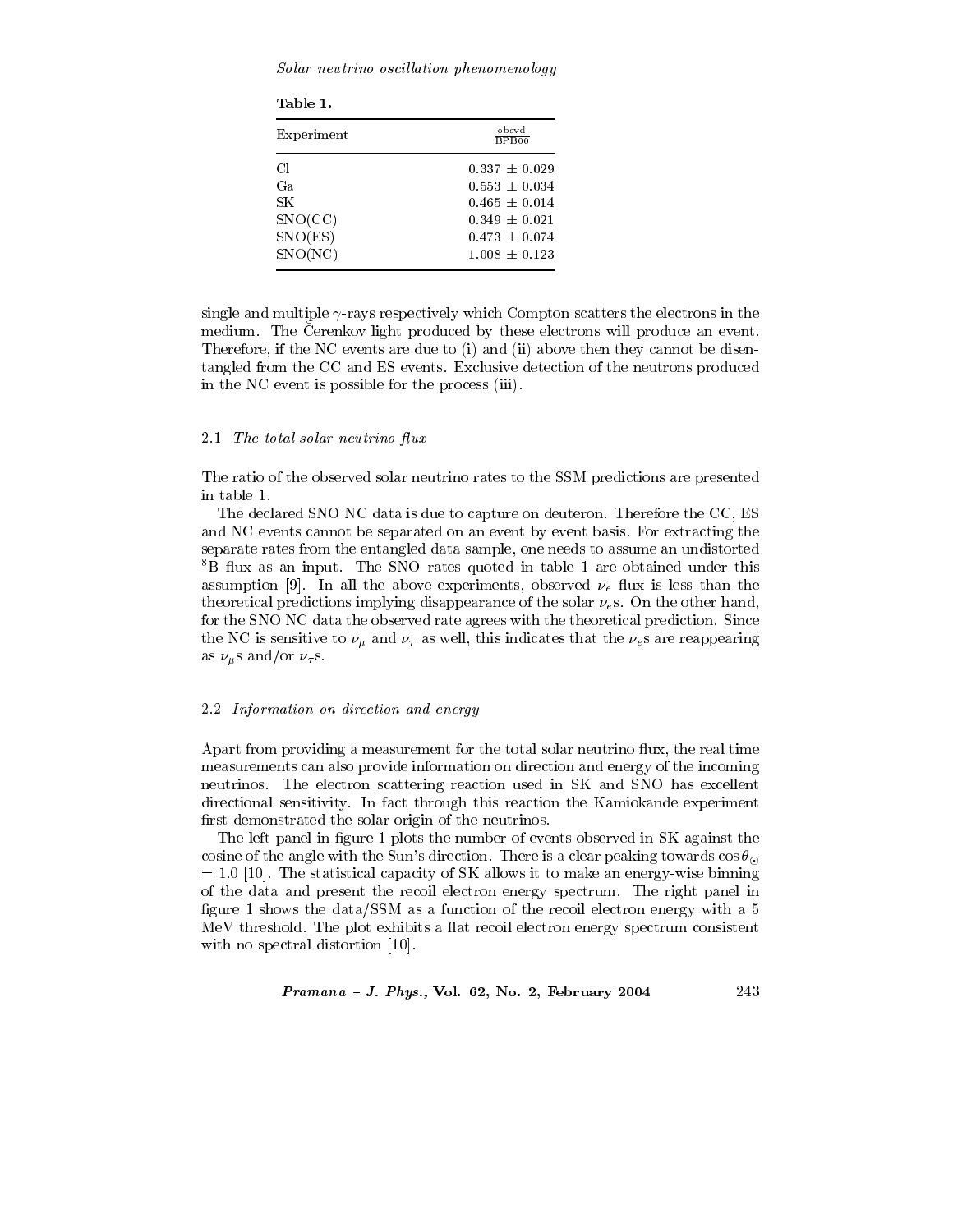Srubabati Goswami



Figure 1. The left panel shows the number of events observed in SK as a function of  $\cos\theta_{\odot}$  while the right panel shows the energy spectrum of the recoil electrons observed by SK.

The panels 1 and 3 in figure 2 show the number of  $CC+ES+NC+background$ events in SNO as a function of direction and energy respectively. The solid lines in the figures show the Monte Carlo simulated CC, ES and NC events. The ES events show the strong directional correlation with Sun as in SK. The CC events has an angular correlation  $1 - 0.34 \cos \theta_{\odot}$  while the NC events have no directional dependence as the produced  $\gamma$ -rays do not carry any information of the incident neutrino. The electron produced in the CC reaction being the only light particle produced in the final state has a strong correlation with the incident neutrino energy and thus can provide a good measurement of the <sup>8</sup>B energy spectrum. The recoil electron spectrum from the ES reaction is softer. The NC events due to capture on deuteron has a peaked distribution around the energy of 6.25 MeV. These probability density functions are used to perform a maximum likelihood fit to the data.

#### 2.3 *Variations* with time

SK already has enough statistics to divide their data into both energy and zenith angle bins. The latest SK data has been presented with a binning of eight energy bins and each energy bin contains data subdivided into seven zenith angle bins [11]. This binning enables one to measure the day time and night time fluxes separately and study for any possible day/night asymmetry. Since, in day time the neutrinos do not pass through the Earth's matter and in night time they traverse the Earth's matter, an observed day/night asymmetry would be a clear indicator of Earth's matter effect modifying the neutrino fluxes. The day/night asymmetry measured in SK and SNO are still not at a statistically significant level.

# 2.4 Evolution of the solar neutrino problem

Before the declaration of the SNO data there were two aspects of the solar neutrino problem. The first one is, in all the experiments the observed flux was less than SSM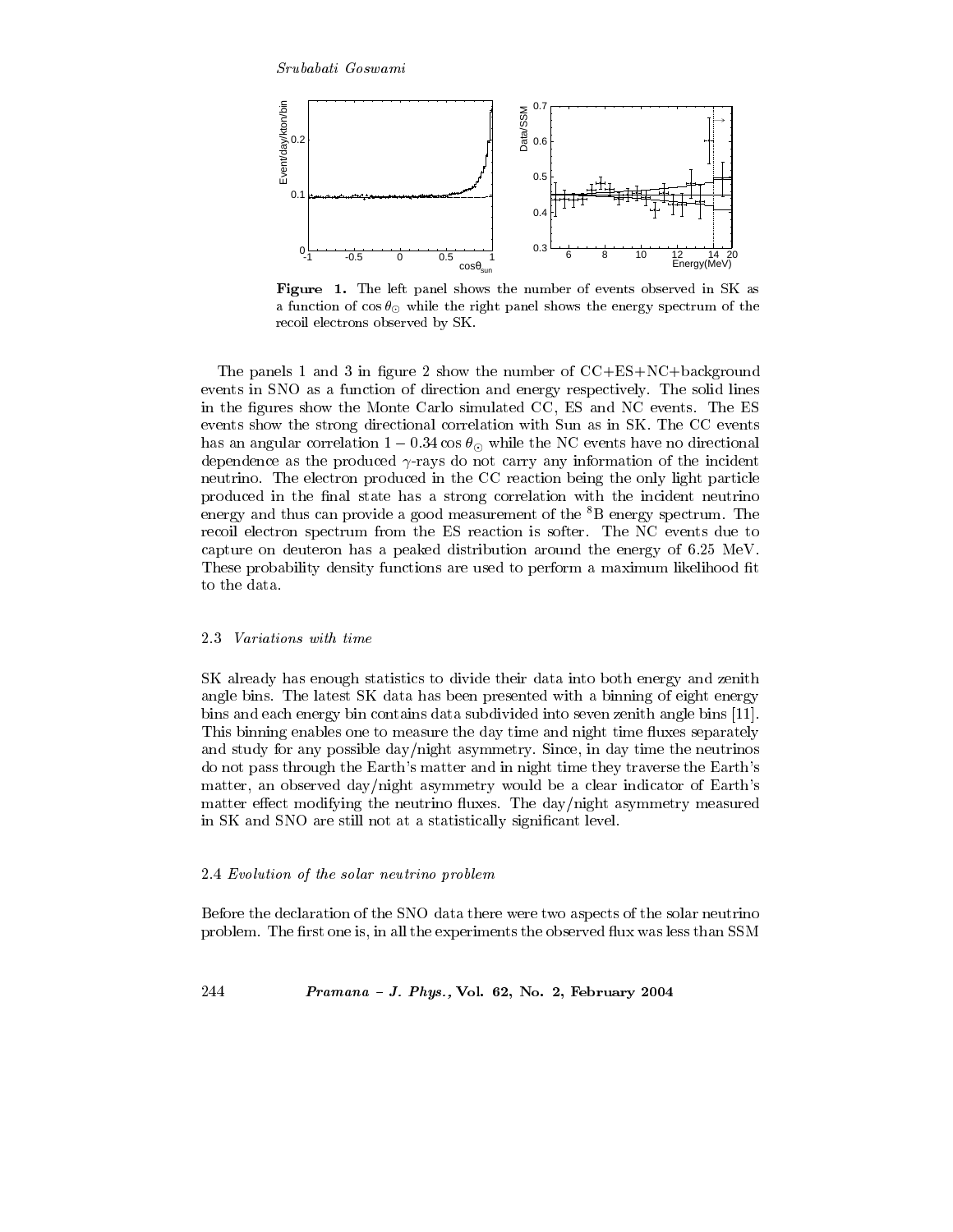wouw, nower tho obcenturion phononcology



**Figure 2.** The SNO spectrum vs.  $\cos\theta_{\odot}$ , radial coordinate and recoil electron energy. Also shown is the Monte Carlo simulated events.

prediction. The second one was the 'problem of the  $7Be$  neutrinos'. We note that (
& 7-- 4( -E E(
>  $\frac{1}{2}$  and  $\frac{1}{2}$  are  $\frac{1}{2}$  and  $\frac{1}{2}$  and  $\frac{1}{2}$  and  $\frac{1}{2}$  and  $\frac{1}{2}$  and  $\frac{1}{2}$  and  $\frac{1}{2}$  and  $\frac{1}{2}$  and  $\frac{1}{2}$  and  $\frac{1}{2}$  and  $\frac{1}{2}$  and  $\frac{1}{2}$  and  $\frac{1}{2}$  and  $\frac{1}{2}$  a neutrinos while the sensitivity of the  $\cdot$  Ga experiments amounts to  $pp$ ,  $\cdot$  B and  $\cdot$  Be  ${\rm neutrinos.}$  . Compining the  ${\rm ^{\circ}B}$  flux measured in SK with the CI data resulted in no room for the 'Be neutrinos. Similarly, the expected  $pp$  nux in Ga consistent with solar fuminosity plus the  $\cdot$  D mux observed in  $5K$  indicated a negative nux of  $\cdot$  De neutrinos in Ga. The solar physics could not explain this preferential vanishing of <sup>7</sup>Be flux over <sup>8</sup>B flux as in the *pp* chain <sup>7</sup>Be comes before <sup>8</sup>B and any mechanism that reduces the  ${}^{7}$ Be flux would eventually reduce the  ${}^{8}B$  flux. Therefore, the answer was sought in the properties of neutrinos and neutrino flavour conversion

-  - 0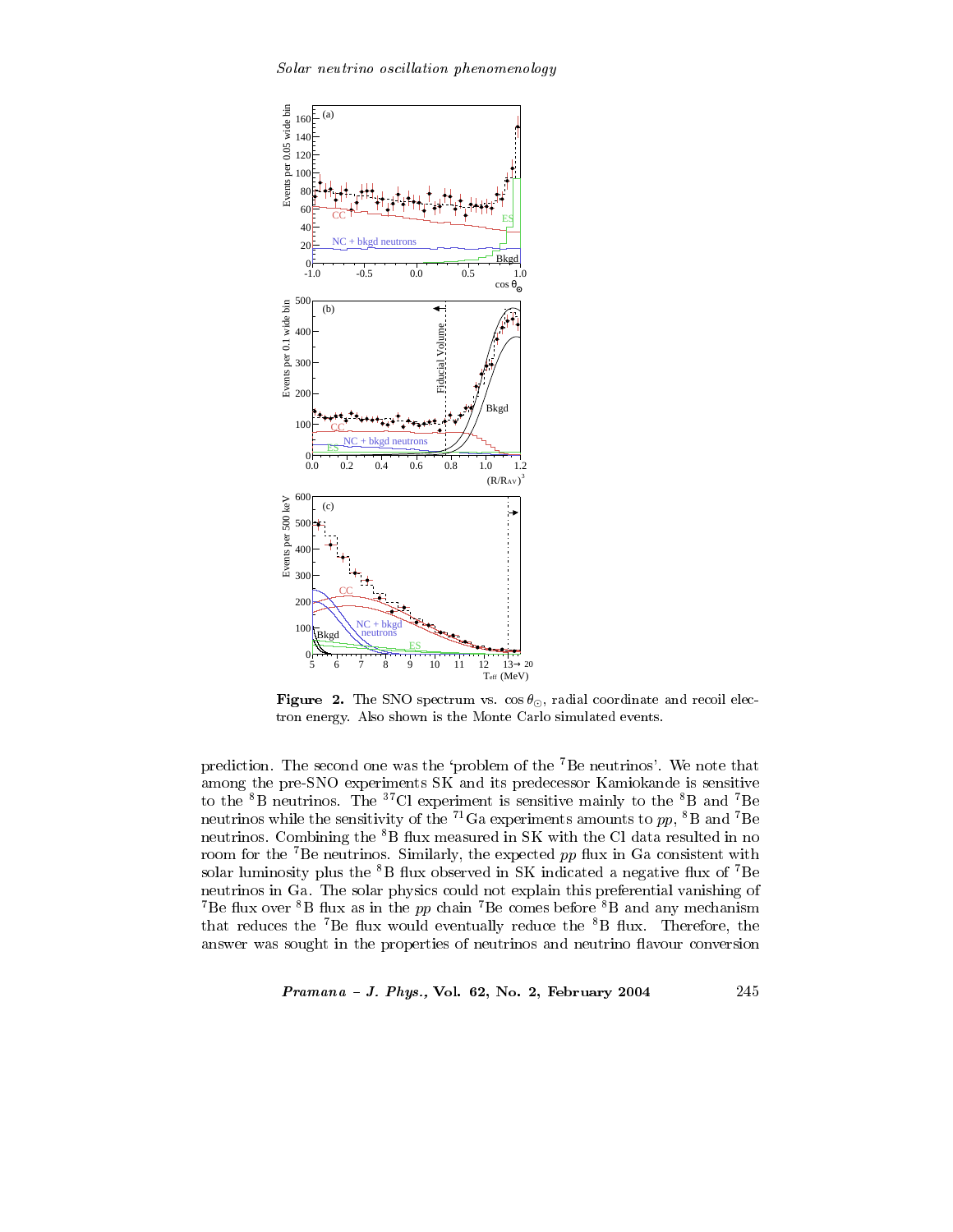### Srubabati Goswami

was considered as the most promising candidate for the solution. SNO provided the compelling evidence.

The SNO CC reaction is sensitive only to  $\nu_e$  while the ES reaction in both SK and SNO is sensitive to both  $\nu_e$  and  $\nu_\mu/\nu_\tau$ . Therefore, a higher ES flux as compared to the CC flux will imply the presence of  $\nu_{\mu}/\nu_{\tau}$  in the solar  $\nu_e$  flux. Combining the SK ES and SNO CC results one gets

$$
\phi_{\rm ES}^{\rm SK} - \phi_{\rm CC}^{\rm SNO} = 0.57 \pm 0.17 \times 10^6 / \text{cm}^2/\text{s}.\tag{5}
$$

This is a 3.3 $\sigma$  signal for  $\nu_e$  transition to an active flavour (or against  $\nu_e$  transition to solely a sterile state).

The NC reaction is sensitive to all the three flavours with equal strength resulting in a greater sensitivity to the neutral current component in the solar  $\nu_e$  flux. Comparing the NC and CC data from SNO one gets

$$
\phi_{\rm NC}^{\rm SNO} - \phi_{\rm CC}^{\rm SNO} = 3.41 \pm 0.65 \times 10^6 / \text{cm}^2/\text{s}.\tag{6}
$$

In two circumstances we can have the CC and NC rates equal to each other: (a) when there is no flavour conversion or (b) for flavour conversion to a purely sterile state which does not interact with the detector. The observed CC/NC difference rules out both these possibilities at  $5.3\sigma$ .

#### 3. Two flavour oscillation

If neutrinos have mass then the flavour eigenstates  $\nu_e$  and  $\nu_\mu/\nu_\tau$  are different from the mass eigenstates  $\nu_1$ ,  $\nu_2$  and related as

$$
\begin{pmatrix} \nu_e \\ \nu_x \end{pmatrix} = \begin{pmatrix} \cos \theta & \sin \theta \\ -\sin \theta & \cos \theta \end{pmatrix} \begin{pmatrix} \nu_1 \\ \nu_2 \end{pmatrix}, \tag{7}
$$

where  $\theta$  is the mixing angle in vacuum. This leads to neutrino oscillation in vacuum [12]. Then the survival probability that a  $\nu_e$  remains  $\nu_e$  after traveling a distance  $L$  in vacuum is

$$
P_{\nu_e \nu_e} = 1 - \sin^2 2\theta \sin^2 (1.27 \Delta m^2 L/E),\tag{8}
$$

 $\Delta m^2 = m_2^2 - m_1^2$ . The term containing  $\Delta m^2$  is the oscillatory term resulting from coherent propagation of the mass eigenstates.

In matter, only  $\nu_e$ s undergo charged current interaction giving rise to a matterinduced mass term of the form  $\sqrt{2}G_F N_e$ . This changes the mixing angles as

$$
\tan 2\theta_M = \frac{\Delta m^2 \sin 2\theta}{\Delta \cos 2\theta - 2\sqrt{2}G_{\rm F} n_e E},\tag{9}
$$

where  $n_e$  is the electron density of the medium and E is the neutrino energy. Equation (9) demonstrates the resonant behaviour of  $\theta_M$ . Assuming  $\Delta m^2 > 0$  the mixing angle in matter is maximum (irrespective of the value of mixing angle in vacuum) for an electron density satisfying,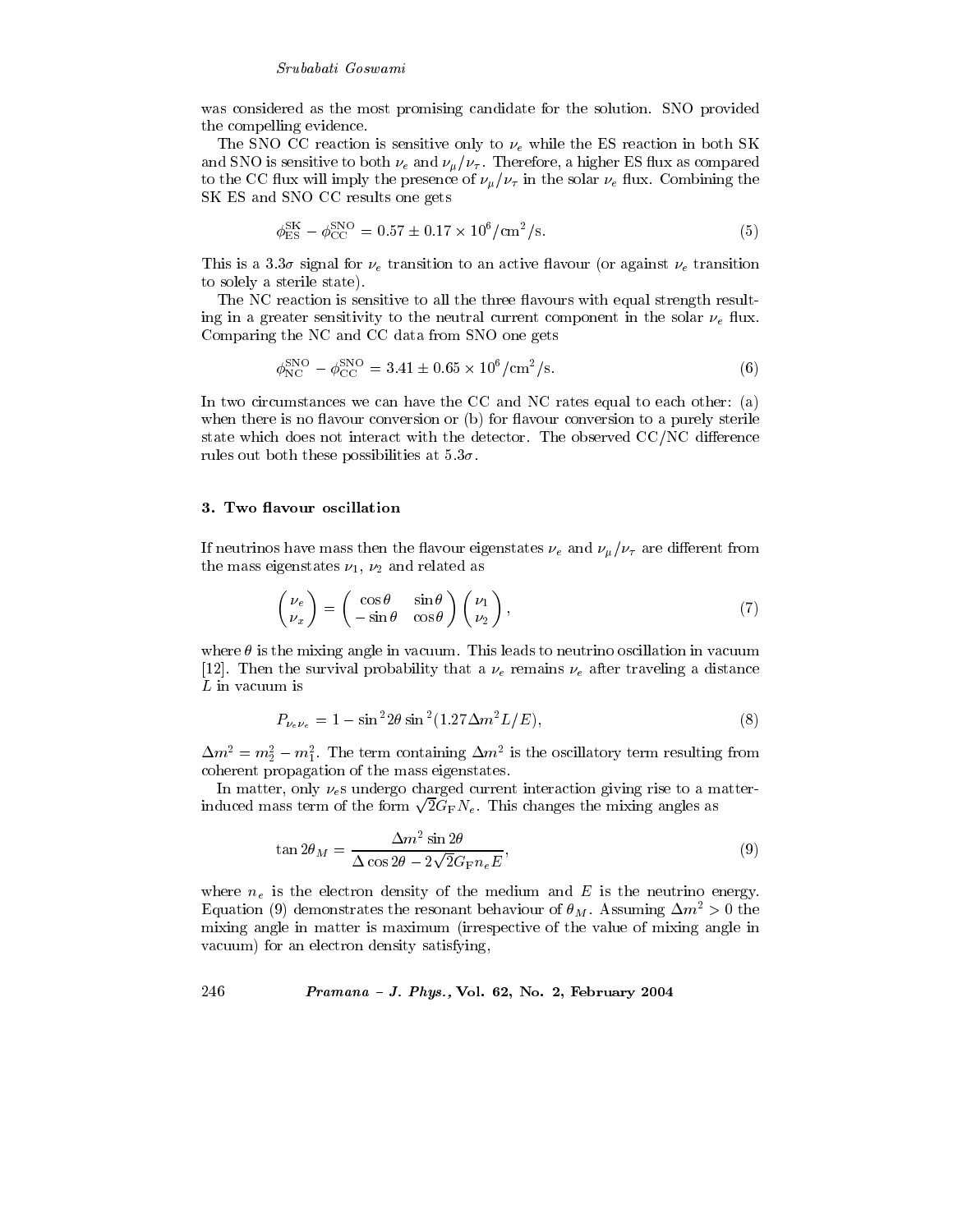

**Figure 3.** The allowed regions in  $\Delta m^2 - \tan^2 \theta$  plane from data on total solar rates in the left panel and from data on total solar rates and SK spectrum data in right panel.

$$
2\sqrt{2}G_{\rm F}n_{e,\rm res}E = \Delta m^2 \cos 2\theta. \tag{10}
$$

This is the Mikheyev-Smirnov-Wolfenstein (MSW) effect of matter-enhanced resonant flavour conversion [13].

The most general expression for  $\nu_e$  survival probability in a unified formalism over the mass range  $10^{-12}$ – $10^{-3}$  eV<sup>2</sup> and for the mixing angle  $\theta$  in the range  $[0, \pi/2]$  is  $[14]$ 

$$
P_{ee} = P_{\odot} P_{\oplus} + (1 - P_{\odot})(1 - P_{\oplus}) + 2\sqrt{P_{\odot}(1 - P_{\odot})P_{\oplus}(1 - P_{\oplus})}\cos\xi,
$$
\n(11)

where  $P_{\odot}$  denotes the probability of conversion of  $\nu_e$  to one of the mass eigenstates in the Sun and  $P_{\oplus}$  gives the conversion probability of the mass eigenstate back to the  $\nu_e$  state in the Earth. All the phases involved in the Sun, vacuum and inside Earth are included in  $\xi$ . Depending on the value of  $\Delta m^2/E$  one has the following three limits:

(i) In the regime  $\Delta m^2/E \, \stackrel{\textstyle <}{\sim} \, 5 \times 10^{-10} \, \text{eV}^2/\text{MeV}$ , matter effects inside the Sun suppress flavour transitions while the effect of the phase  $\xi$  remains. This is the vacuum oscillation limit.

(ii) For  $\Delta m^2/E \, \stackrel{\textstyle >}{\sim} \, 10^{-8} \, \text{eV}^2/\text{MeV}$ , the total oscillation phase becomes very large and the  $\cos \xi$  term in eq. (11) averages out to zero signifying incoherent propagation of the neutrino mass eigenstates. This is the MSW limit.

(iii) For  $5 \times 10^{-10}$  eV<sup>2</sup>/MeV  $\lesssim \Delta m^2/E \gtrsim 10^{-8}$  eV<sup>2</sup>/MeV, both matter effects inside the Sun and coherent oscillation effects in the vacuum become important. This is the quasi vacuum oscillation  $(QVO)$  regime.

Next we present the results obtained by performing a  $\chi^2$ -analysis of the solar neutrino data. The procedure followed can be found in  $[15-17]$ . In figure 3 we present

Pramana - J. Phys., Vol. 62, No. 2, February 2004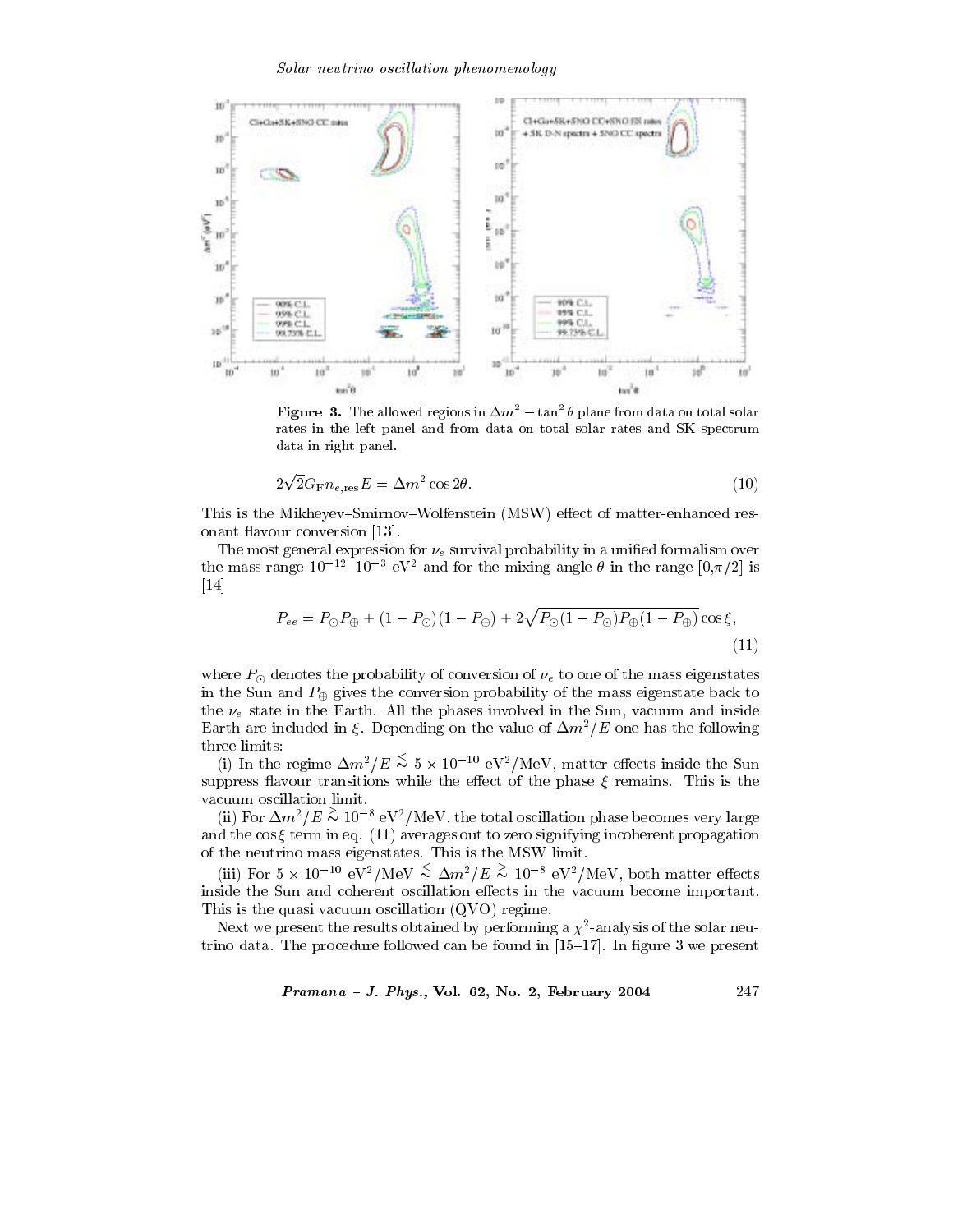#### Srubabati Goswami



Figure 4. The left panel shows the dependence of the probability on energy. The right panel gives the allowed area after including the latest SNO spectrum data including the NC events.

the allowed regions obtained from the analysis including the total fluxes measured in Cl, Ga, SK and SNO [17]. There are basically five regions which are allowed - the small mixing angle region (SMA), the large mixing angle-high  $\Delta m^2$  regions (LMA), the large mixing angle-low  $\Delta m^2$  regions (LOW), the vacuum oscillation regions symmetric about  $tan^2 \theta = 1.0$  and the quasi-vacuum region between the LOW and the vacuum oscillation regions.

In the second panel of figure 3 we present the allowed areas after including the SK spectrum data with the total rates data [17]. The SMA region and a large part of the vacuum oscillation region are seen to have been washed away with the inclusion of the SK spectrum data.

In the left panel of figure 4 we show the dependence of the probabilities on energy. In the SMA and the VO oscillation regions the probability has a nonmonotonic dependence on energy whereas in the LMA and LOW regions the survival probability does not have any appreciable dependence on energy beyond 5 MeV which is the threshold for SK and SNO. Thus these regions are favoured by the flat SK spectrum.

In the right panel of figure 4 (from  $[18]$ ) we present the allowed regions obtained from a global  $\chi^2$  analysis [18–21] of the total rates observed in Cl and Ga (SAGE, GALLEX and GNO combined rate), the 1496 day SK zenith angle energy spectrum data and the recent SNO data of combined CC+ES+NC+background data in 17 day and 17 night energy bin. After the inclusion of the SNO results, (i) LMA emerges as the favoured solution, (ii) the LOW region now appears only at  $3\sigma$ , (iii) values of  $\Delta m^2$  above  $3 \times 10^{-4}$  eV<sup>2</sup> are seen to be disfavoured, (iv) the QVO and VO solution are not allowed at  $3\sigma$ , (v) maximal mixing ( $\theta = \pi/4$ ) is disfavoured

$$
Pramana - J. Phys., Vol. 62, No. 2, February 2004
$$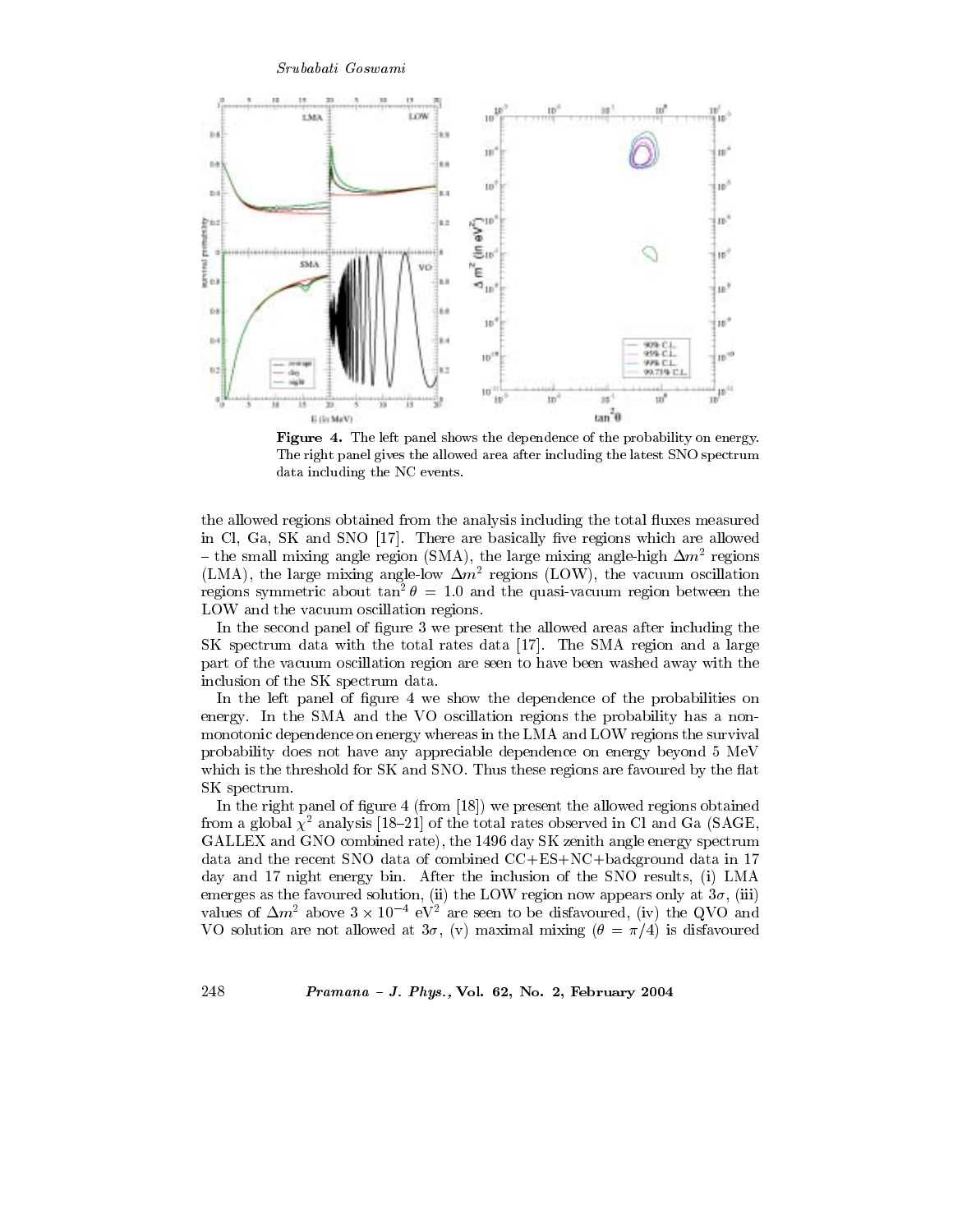

**Figure 5.** The left panel shows the variation of the survival probability with energy for KamLAND and for the solar neutrinos. The right panel gives the allowed region from an analysis of KamLAND rate and global solar data. The allowed region from only solar analysis is also shown by the outer dashed line.

at 3.4 $\sigma$ , (vi) SMA solution is disfavoured at 3.7 $\sigma$  and (vii) the dark side ( $\theta > \pi/4$ ) solutions disappear.

Apart from including the SNO spectral data, figure 4 also has the new 1496 day SK zenith angle spectrum data. The data reveal a flat zenith angle spectrum. The inclusion of this data rule out the higher part of the LOW solution beyond  $1.5 \times 10^{-7}$  eV<sup>2</sup> for which peaks in the zenith angle spectrum are expected [22].

# 4. KamLAND

KamLAND is a 1000 ton liquid scintillator neutrino detector situated at the former site of Kamiokande [23]. It looks for  $\bar{\nu}_e$  oscillation coming from 16 reactors at distances 81-824 km. Most powerful reactors are at a distance of  $\sim$ 180 km. The detection process is  $\bar{\nu_e} p \rightarrow e^+ n$ . The  $e^+$  produced annihilates with the electrons in the medium to produce prompt photons. The neutrons get absorbed by the protons in the medium to produce delayed photons. The correlation of time, position and energy between these two constitute a grossly background free signal. The survival probability relevant in KamLAND is the vacuum survival probability (cf. eq.  $(8)$ ) summed over the distances from all the reactors. The average energy and length scales for KamLAND are  $E_{\nu} \sim 3$  MeV and  $L \sim 1.8 \times 10^5$  m which makes it sensitive to  $\Delta m^2 \sim 1.6 \times 10^{-5}$  eV<sup>2</sup> which is in the LMA region. Figure 5 shows the probabilities for KamLAND for the average distance of 180 km and solar neutrinos for  $\Delta m^2$  (= 6×10<sup>-5</sup> eV<sup>2</sup>) and  $\tan^2 \theta (= 0.5)$  [24]. Whereas for the solar probabilities the  $\Delta m^2$  dependence is completely averaged out, in KamLAND the probability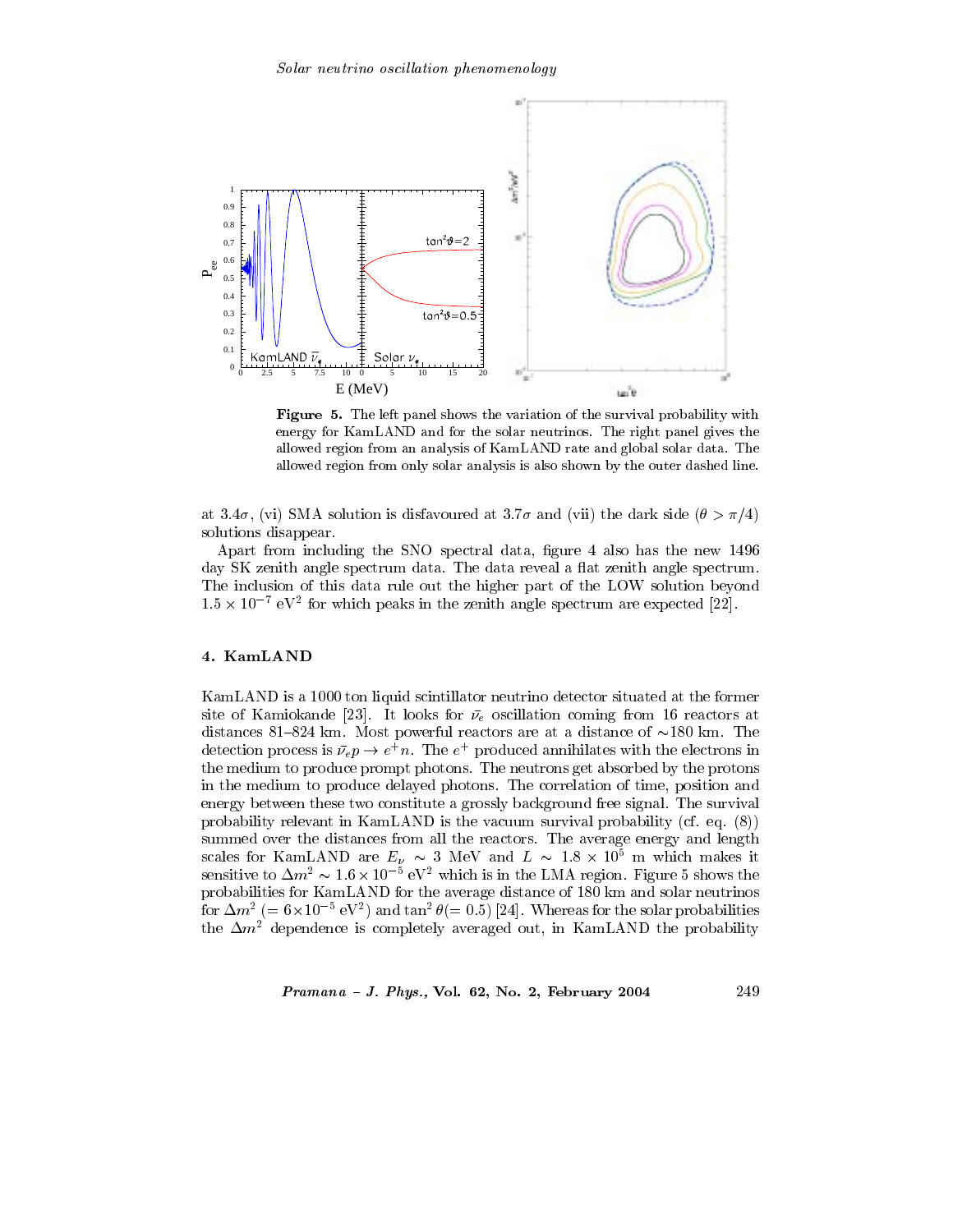

**Figure 6.** The left panel shows the allowed regions in the  $\Delta m^2 - \tan^2 \theta$ plane from the analysis of KamLAND spectrum data. The right panel shows the allowed region from a global analysis of KamLAND spectrum and solar neutrino data.

exhibits a  $L/E$  dependence which gives it an unprecedented sensitivity to determine  $\Delta m^2$  .

The solar best-fit predicts a rate in KamLAND  $0.65_{-0.39}^{+0.08}$  (3 $\sigma$ ) [25] while the observed rate is  $0.611 \pm 0.094$  corresponding to 145 days of data. Thus KamLAND confirms the LMA solution. In figure 5 we show the allowed area obtained from a  $\chi^2$  analysis of KamLAND rates data and global solar data [26]. The contour obtained from only solar analysis is also drawn (dashed lines) for understanding the role played by KamLAND. The inclusion of the KamLAND rates data gives a lower bound of  $\Delta m^2 > 4 \times 10^{-5}$  eV<sup>2</sup>. The other parts of the parameter space allowed from the solar analysis are not constrained much.

Figure 6 shows the allowed areas obtained from a  $\chi^2$  analysis of the only Kam-LAND spectrum [23]. For an average energy of 5 MeV and a distance of 180 km, a  $\Delta m^2$  of  $7 \times 10^{-5}$  eV<sup>2</sup> corresponds to the oscillation wavelength ( $\lambda$ )  $\sim$  the distance travelled and  $P_{ee} \approx 1$ , for  $\Delta m^2 = 3.5 \times 10^{-5}$  eV<sup>2</sup>,  $\lambda = 2L$  and  $P_{ee} = 0.0$ . Again<br>for  $\Delta m^2 = 1.4 \times 10^{-4}$  eV<sup>2</sup>,  $\lambda = L/2$  and  $P_{ee} = 1$ . Since the KamLAND spectral<br>data corresponds to a peak around 5 MeV, islands  $\Delta m^2$  are allowed whereas the middle  $\Delta m^2$  is disfavoured as is seen from the left panel of figure 6.

In the right panel of figure 6 we show the allowed area from KamLAND spectrum and global solar data obtained through a  $\chi^2$  analysis [26]. Inclusion of the KamLAND spectral data splits the allowed region into two zones at 99% CL: low-LMA (LMA1) and high-LMA (LMA2). LMA2 has less statistical significance (by  $\approx 2\sigma$ ). The global best-fit comes at  $\Delta m^2 = 7.17 \times 10^{-5}$  eV<sup>2</sup> and tan<sup>2</sup>  $\theta = 0.44$  in low-LMA. LOW region is disfavoured at  $5\sigma$ . Maximal mixing although allowed by the KamLAND spectrum data gets disfavoured at  $3.4\sigma$  by the overall analysis.

Pramana - J. Phys., Vol. 62, No. 2, February 2004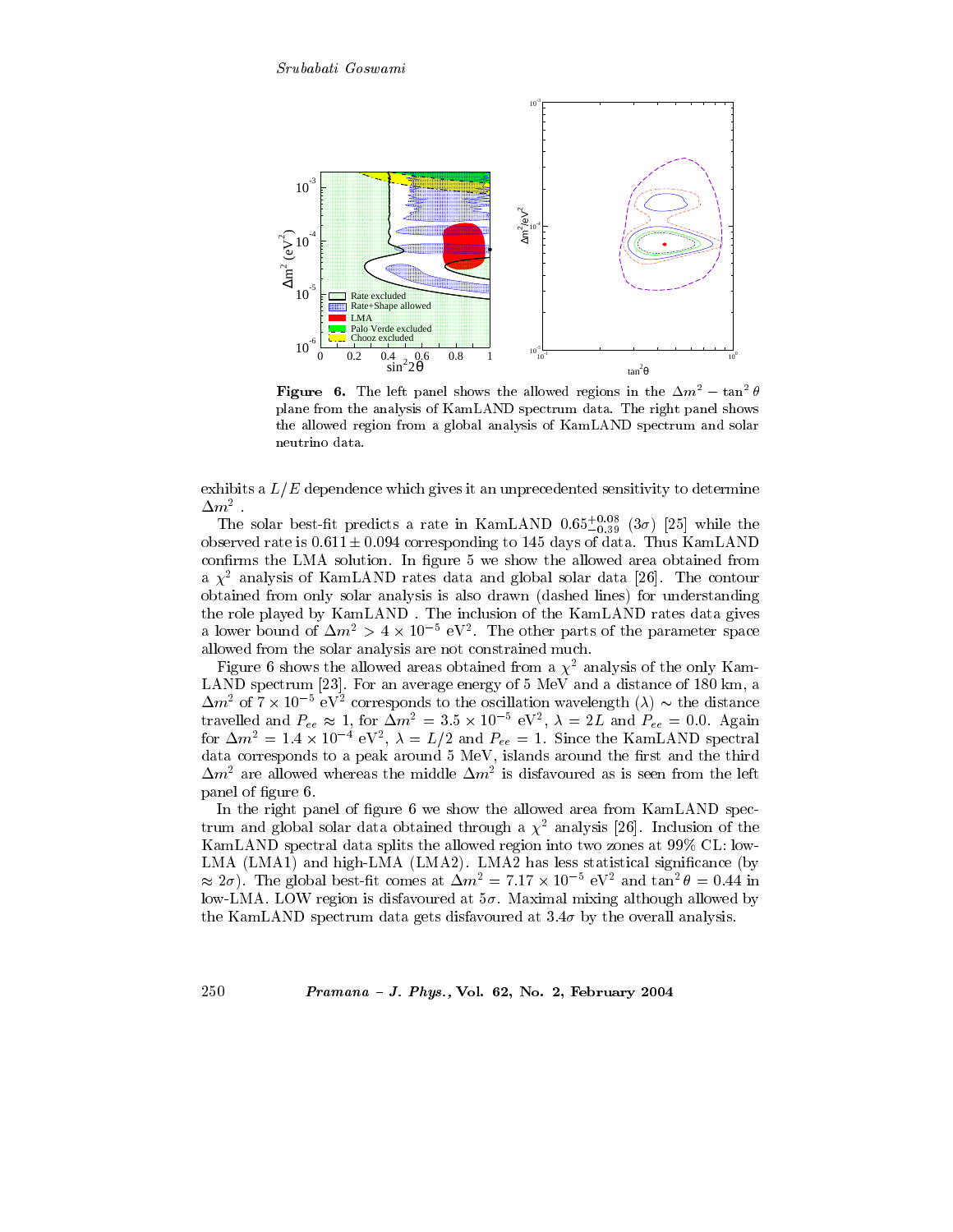

Figure 7. The 1 kTy (left panel) and 3 kTy (right panel) projected contours of KamLAND and solar data. The points at which the spectra are simulated are shown by bold dots.

In the left panel of figure 7 we explore through a projected analysis of 1 kton year simulated spectrum the potential of KamLAND in distinguishing between the two allowed areas.

The allowed  $\Delta m^2$  ranges around both low-LMA and high-LMA zones decrease in size. Since the solar data favours the low-LMA zone the allowed areas become more precise for spectrum simulated at the low-LMA zone while ambiguity between the two zones remains for high-LMA spectrum. In figure 7 we show that a higher statistics (3 kton year) from KamLAND can remove this ambiguity almost completely by determining the  $\Delta m^2$  to within 6%.

Analysis of solar and KamLAND data has been done in the realistic three neutrino scenario in [27]. In this case the non-zero value of the mixing angle  $\theta_{13}$  [27a] connecting the atmospheric sector and the solar sector modifies the allowed area in  $\Delta m^2$  – tan<sup>2</sup>  $\theta$  parameter space. A third solution at a  $\Delta m^2$  higher than the high-LMA zone gets marginally allowed for the three-flavour case. As  $\theta_{13}$  is increased the high-LMA zones tend to disappear.

# 5. Conclusions

The solar neutrino research began with a motivation of understanding the Sun through the neutrino channel. Over the years it metamorphosed into a tool of unraveling the fundamental properties of the neutrinos. At the end of 2002 the status of the solar neutrino oscillation phenomenology can be summarised as follows:

*Pramana - J. Phys.*, Vol. 62, No. 2, February 2004 
$$
251
$$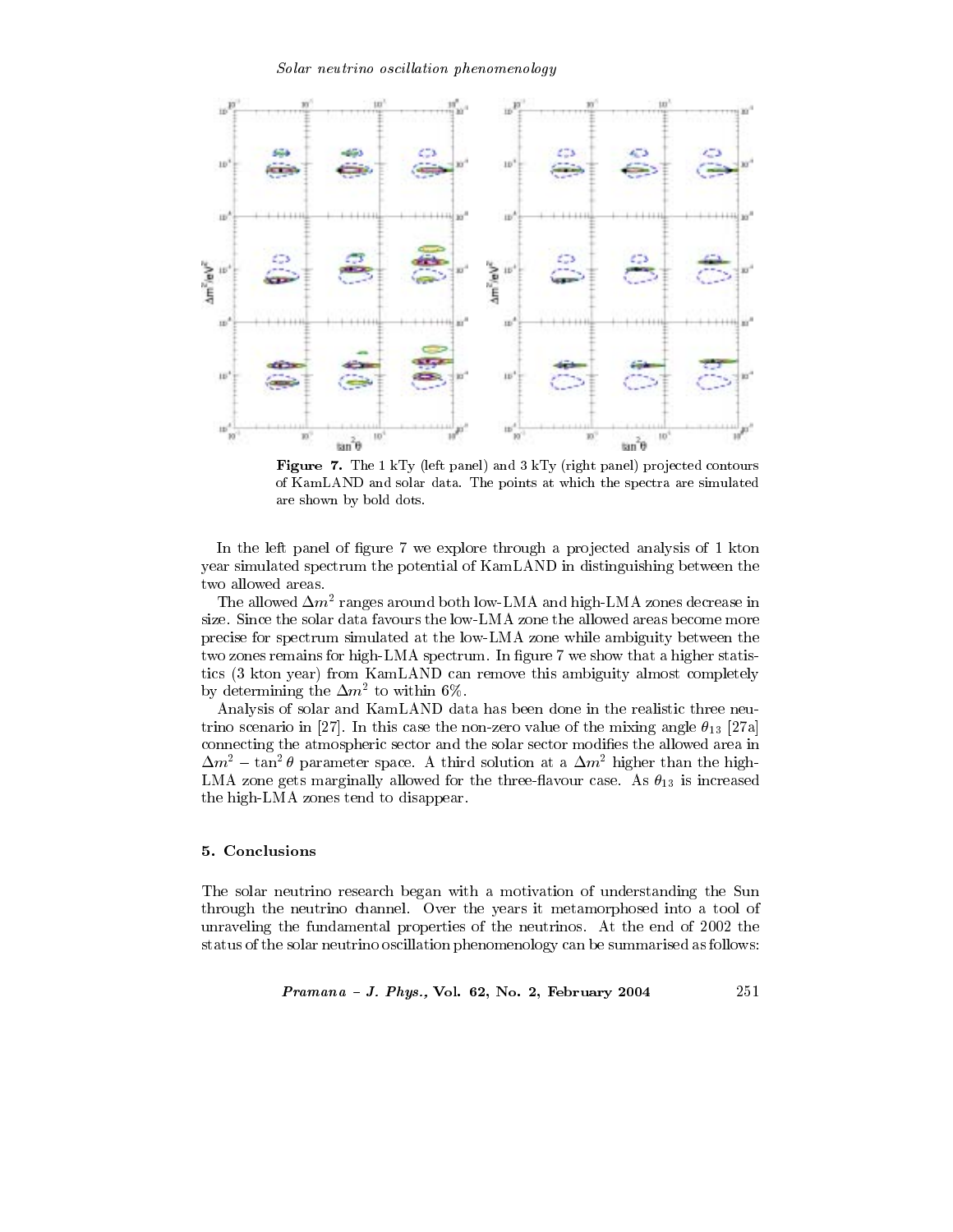- Comparison of SNO CC and SNO NC signifies neutrino flavour conversion at  $5.3\sigma$ .
- Rules out transitions to pure sterile states at  $5.3\sigma$ .
- LMA is the favoured solution to the solar neutrino problem with  $3 \times 10^{-5}$  $eV^2 \leq \Delta m^2 \leq 3 \times 10^{-4}$   $eV^2$  and  $0.25 \leq \tan^2 \theta \leq 0.87$  at  $3\sigma$ .
- KamLAND confirms LMA.
- Best-fit  $\Delta m^2$  shifts from  $6 \times 10^{-5}$  eV<sup>2</sup> as obtained from global solar analysis to  $7.2 \times 10^{-5} \text{ eV}^2$ .
- There is no significant change in best-fit  $\theta$  (tan<sup>2</sup>  $\theta$  = 0.4).
- LMA region splits into two parts at  $99\%$  C.L.
- $3\sigma$  allowed range of the parameters after the first KamLAND data are 4.96  $\times$  $10^{-5}$  eV<sup>2</sup> <  $\Delta m^2$  < 2 × 10<sup>-4</sup> eV<sup>2</sup> and 0.27 <  $\tan^2 \theta$  < 0.88.
- Transitions to a mixed state is still allowed with  $\langle 13\% \rangle$  (52%) sterile mixture at  $1\sigma(3\sigma)$  [24].

At this juncture the emerging goals in solar neutrino research are: (i) precise determination of the oscillation parameters and (ii) to observe the low energy end of the solar neutrino spectrum consisting of the  $pp$ , CNO and the <sup>7</sup>Be line and do a full solar neutrino spectroscopy.

As far as precision determination of  $\Delta m^2$  is concerned KamLAND has remarkable sensitivity and 3 kton year KamLAND data can remove the ambiguity between the two presently allowed zones completely. Even before that, a day-night asymmetry  $>1\%$  in SNO can exclude LMA2 [28]. However, the constraining power of Kam-LAND for  $\theta$  is not as good, being limited by the 6% systematic error and also by the fact that in the statistically significant regions the observed KamLAND spectrum corresponds to a peak in the survival probability where the  $\theta$  sensitivity is very low. At the present value of the best-fit parameters in the low-LMA region a new KamLAND-like reactor experiment with a baseline of  $\sim70$  km will be sensitive to the minimum in the survival probability increasing the  $\theta$  sensitivity by a large amount [29]. The upcoming Borexino experiment should see a rate  $0.64 \pm 0.03$  (1 $\sigma$ ) and no day-night asymmetry. It cannot differentiate between the two LMA regions. However, it can provide a measurement of the <sup>7</sup>Be flux coming from the Sun. Real time measurement of the pp neutrino flux is the target of the so-called 'LOWNU' experiments like XMASS, HELLAZ, HERON, CLEAN, MUNU, GENIUS using  $\nu - e$  scattering and LENS, MOON and SIREN using charged current reactions [30]. All these experiments involve development of new and challenging experimental concepts and research work is in progress for evolving these techniques.

### Acknowledgements

I acknowledge my collaborators A Bandyopadhyay, S Choubey, R Gandhi and D P Roy.

# References

- [1] J N Bahcall, M H Pinsonneault and S Basu, Astrophys. J. 555, 990 (2001)
- [1a] For recent reviews on solar neutrino experiments see [2,3]

252